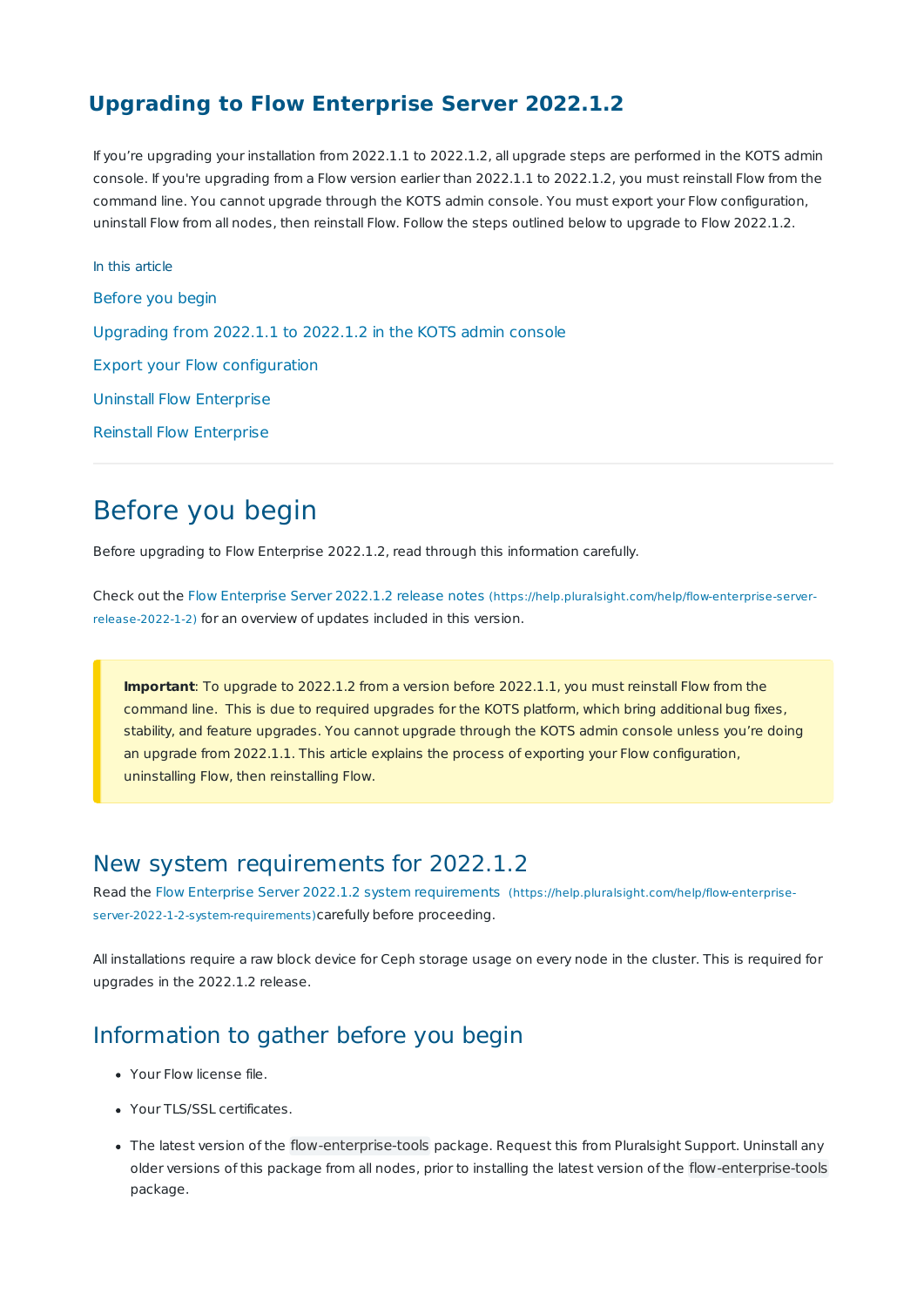**Important**: You must have the latest version of flow-enterprise-tools to successfully upgrade. Version 2.1.x or later is required.

- Pluralsight recommends backing up your database before you begin the upgrade process.
- If your version of Flow Enterprise Server is airgapped, download the airgap bundle from Replicated . A password is required. If you can't access Replicated, contact Support for assistance.

**Tip**: Depending on how you install Flow, you need to download a few different packages. flow-enterprisetools contains the tools for installation and maintenance of the Kubernetes framework. Download the airgap version for airgapped installations. The app airgap bundle, only for airgap installations, is downloaded from Replicated. It contains the Flow application files which are installed into the Kubernetes framework provided by flow-enterprise-tools.

To install the flow-enterprise-tools package:

- For the host server, copy flow-enterprise-tools-[-airgap]-.tar.gz to the home directory of the user account used for the installation on the host server.
- Extract the tools file using tar xvf flow-enterprise-tools-[-airgap]-.tar.gz.

**Note**: You can run any tool from the bin directory by running cd /path/to/flow-enterprise-tools/bin ./[tool name]. Install the tools package with the install-enterprise-tools.sh script cd /path/to/flow-enterprisetools ./install-enterprise-tools.sh. The script will ask where to install the components. The default is /usr/local/share/flow-enterprise-tools.

If your repository\_cache directory is preserved when uninstalling Flow, your [app\_directory]/repository\_cache sub-directory may be owned by root. You must change the owner to 37355:37355 and permission to 0755 to upgrade Flow.

Upgrade the the ownership and permission of [app\_directory] (default: /opt/flow) to the following:

chown -R 37355:37355 [app\_directory]/repository\_cache

chmod -R 0755 [app\_directory]/repository\_cache

#### back to top

# Upgrading from 2022.1.1 to 2022.1.2 in the KOTS admin console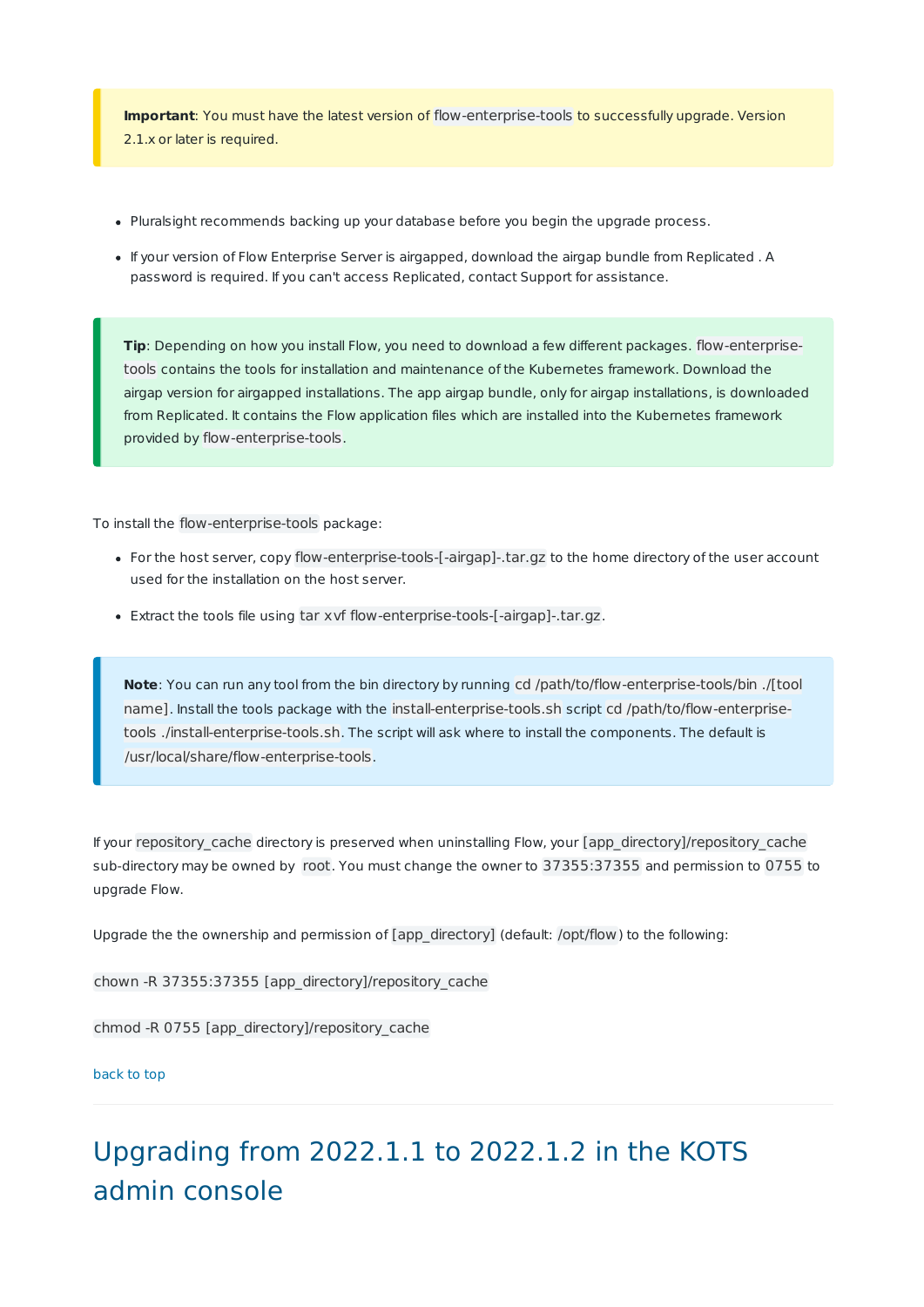**Important**: These steps only work when performing an upgrade from Flow Enterprise Server 2022.1.1 to 2022.1.2. If you're upgrading from an older version, go to the section on Exporting your Flow configuration for the steps to uninstall and reinstall Flow.

To upgrade from 2022.1.1 to 2022.1.2:

- 1. Log in to your KOTS admin console.
- 2. Click **Version history** at the top of the page. **Cluster Management**

| Dashboard | Version history                                                                                      | Config | Troubleshoot                                                                                               | License | View files                                 | Registry setti |
|-----------|------------------------------------------------------------------------------------------------------|--------|------------------------------------------------------------------------------------------------------------|---------|--------------------------------------------|----------------|
|           | <b>Current version</b><br>2022.1.1 Sequence 0<br>January 28, 2022 @ 02:27 pm CST<br>Deployed<br>旧日更太 |        | <b>New version available</b><br>2022.1.2 Sequence 1<br><b>Check for update</b><br>Last checked 2 hours ago | 0       | Released February 18, 2022 E Release notes |                |

- 3. If the page doesn't already say there's a **New version available**, click **Check for updates**. This will refresh the page.
- 4. Now you will see a blue **Deploy** button next to a 2022.1.2 Sequence NN version of Flow Enterprise Server. Click **Deploy**. This process will take a few minutes, depending on your internet speed.

| Dashboard                                        | Version history                                                                           | Config                 | Troubleshoot                                     | License                                                                                                  | View files | Registry settings                         |
|--------------------------------------------------|-------------------------------------------------------------------------------------------|------------------------|--------------------------------------------------|----------------------------------------------------------------------------------------------------------|------------|-------------------------------------------|
|                                                  | <b>Current version</b><br>2022.1.1<br>January 28, 2022 @ 02:27 pm CST<br>Deployed<br>目目声人 | Sequence 0             | New version available<br><b>Check for update</b> | 2022.1.2 Sequence 1<br>Released February 18, 2022   Release notes<br>ග<br>Last checked a few seconds ago |            |                                           |
| All versions                                     |                                                                                           |                        |                                                  |                                                                                                          |            | <b>耳 Diff versions</b>                    |
| 2022.1.2 Sequence 1                              |                                                                                           | <b>Upstream Update</b> | 37 files changed +758 -51                        |                                                                                                          |            | ã<br><b>Deploy</b>                        |
| Released February 18, 2022 F Release notes       |                                                                                           |                        | Ready to Deploy View preflights                  |                                                                                                          |            | Deployed: N/A                             |
| 2022.1.1 Sequence 0                              |                                                                                           | Online Install         |                                                  |                                                                                                          |            | <b>Redeploy</b>                           |
| Released January 27, 2022 <b>E</b> Release notes |                                                                                           |                        | Deployed (?) View preflights                     |                                                                                                          |            | Deployed: January 28, 2022 @ 02:27 pm CST |

Once you've upgraded Flow Enterprise Server, complete the additional configurations after upgrading Flow Enterprise server.

back to top

## Export your Flow configuration

**Important**: If you're upgrading from a version earlier than 2022.1.1, follow these steps to upgrade Flow Enterprise Server.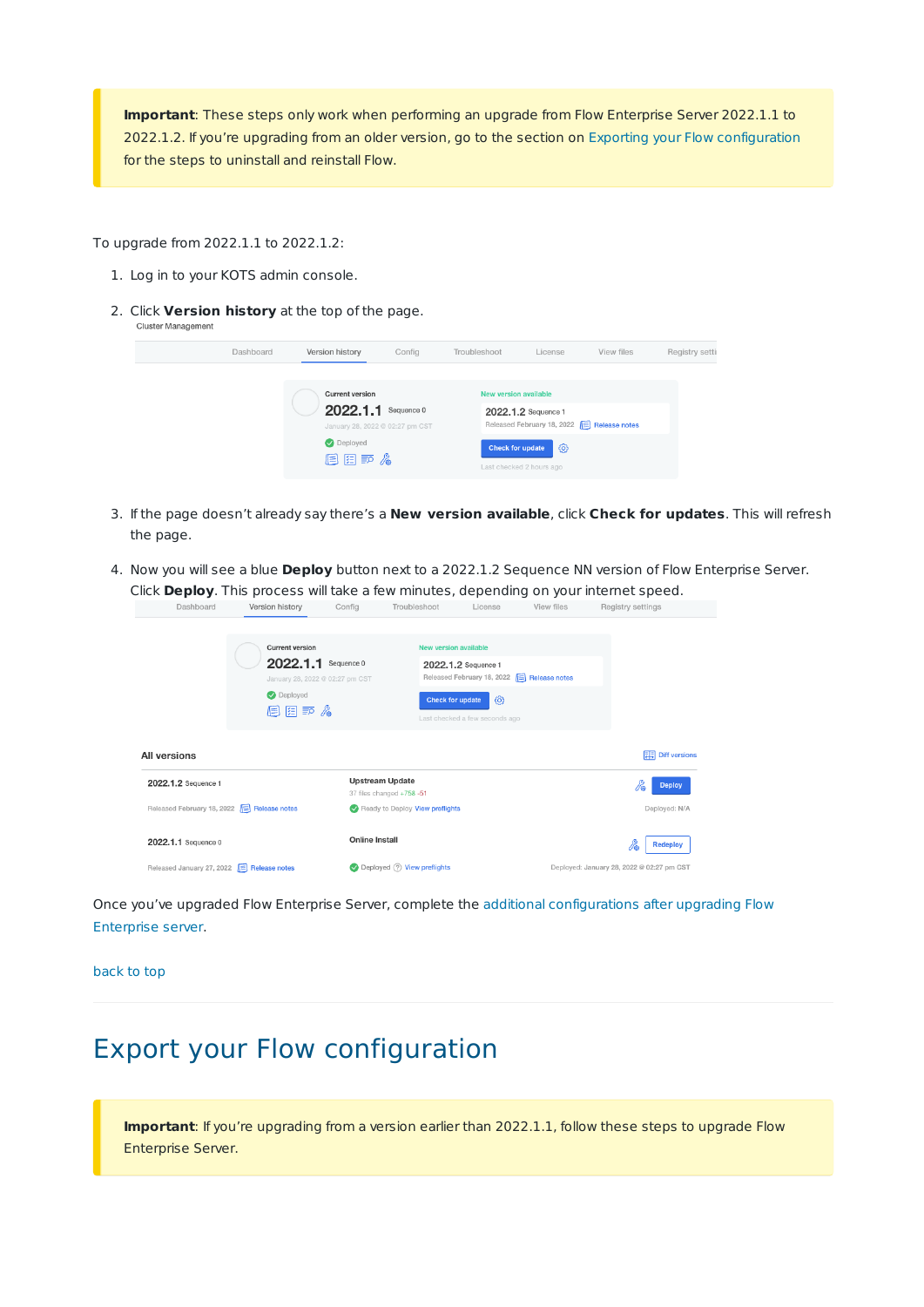The process of uninstalling and reinstalling Flow automatically exports your Flow configuration and saves the output into the current directory.

flow-enterprise-tools also has a script to manually back up the configuration. This does not back up your external database or Ceph raw volumes. Ceph raw volumes do not require backups.

To manually backup your configuration, run sudo flow-tools export --preserve-tls.

**Note**: For the root user, /usr/local/bin must be in the PATH environment variable. The root user should be set up as a Flow user after the installation of Flow. This is critical if your OS is hardened.

admin-user@primary-node:~\$ **sudo flow-tools export --preserve-tls**

[INFO] Checking environment...

[INFO] Archive command (tar): OK

[INFO] HTTP command (curl): OK

[INFO] YAML command (yq): OK

[INFO] KOTS CLI command (kubectl kots): OK

[INFO] Flow app installed: OK

[INFO] Using yq command: /usr/local/share/flow-enterprise-tools/packages/yq

• Connecting to cluster ✓

The application manifests have been downloaded and saved in /tmp/flow-export-to-kotsfVm/flow-enterprise

After editing these files, you can upload a new version using

kubectl kots upload --namespace default --slug flow-enterprise /tmp/flow-export-to-kotsfVm/flow-enterprise

[INFO] Exporting config bundle: kots-config-2022-03-21-16-46-09.tar.gz

[INFO] Cleaning up...

Validate that the exported configuration file has all the required files in it. Extract the tar.gz file just created using the tar tvf command.

admin-user@primary-node:~\$ **tar tvf kots-config-2022-03-21-16-46-09.tar.gz**

drwxr-xr-x root/root 0 2021-04-07 18:27 migration/

-rw-r--r-- root/root 1704 2021-04-07 18:27 migration/server.key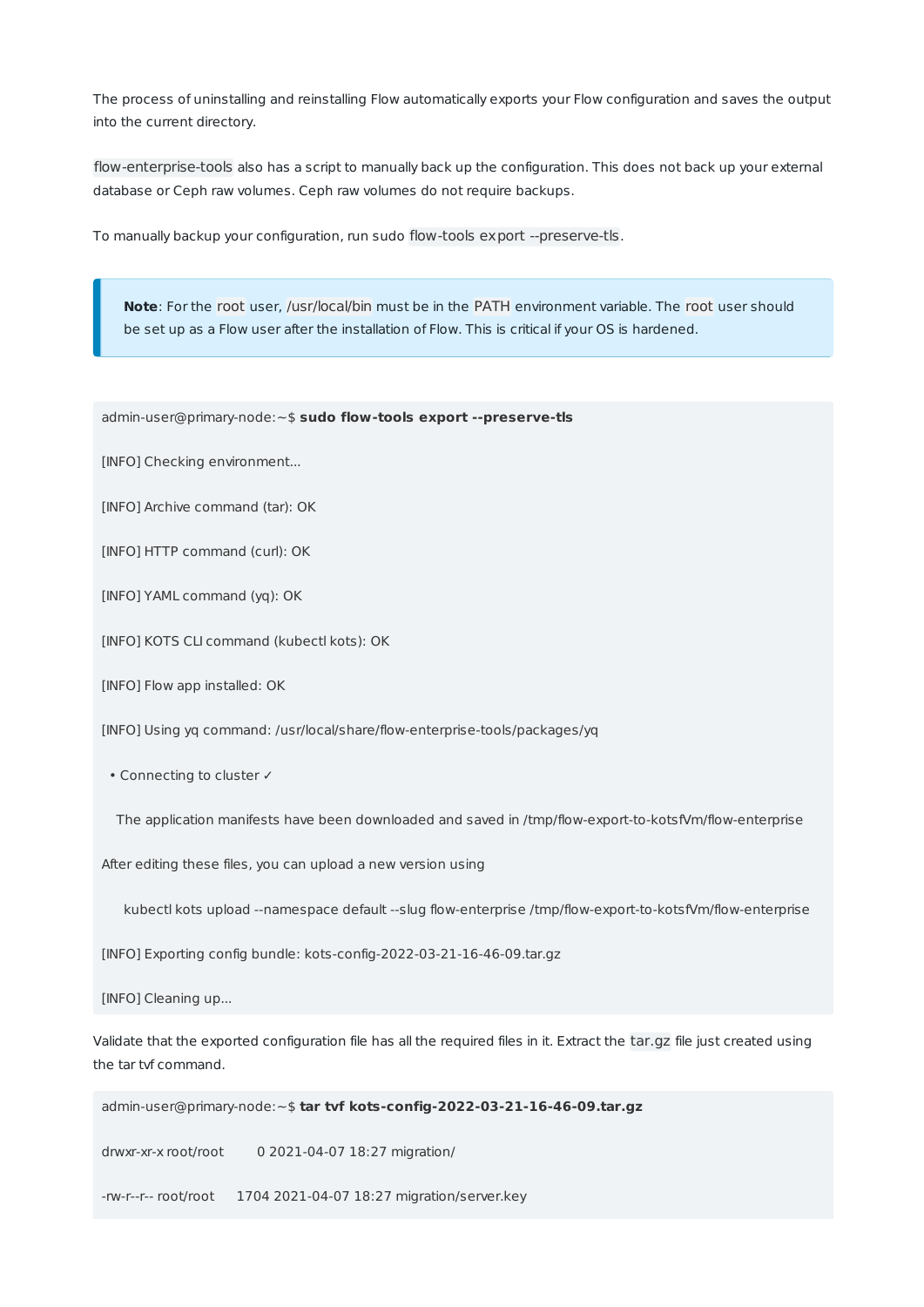```
-rw-r--r-- root/root 12352 2021-04-07 18:27 migration/kots.yaml
-rw-r--r-- root/root 3460 2021-04-07 18:27 migration/server.pem
-rw-r--r-- root/root 5443 2021-04-07 18:27 migration/license.yaml
```
**Note**: If you have an external database connected to Flow, it will not be impacted or removed by default. If you used an embedded database for testing, please use flow-tools export --help for additional options to back up the application, repository cache, and database directories. Also, if the node is being migrated to a different external server, utilize additional flags to the flow-tools export command accordingly.

back to top

## Uninstall Flow Enterprise

Next, uninstall Flow Enterprise from all nodes. Remove the primary node first, then all worker nodes. The uninstall script will perform two reboots.

Tip: Check the help screen by running flow-uninstall -h to see all available options for the uninstall command.

Run kubectl get nodes on the primary node to verify the current state.

|              | admin-user@primary-node:~\$ kubectl get nodes |
|--------------|-----------------------------------------------|
| <b>NAME</b>  | STATUS ROLES AGE VERSION                      |
| primary-node | Ready master 22h v1.19.13                     |
| worker-node  | Ready 21h v1.19.13                            |

Run sudo flow-uninstall to remove Flow Enterprise from the primary node. Follow the prompts and press y to continue the removal.

**Tip**: To bypass all prompts and perform any reboots automatically, pass the --quiet flag.

root@primary-node bin]\$ **sudo ./flow-uninstall -q**

[WARN] ======================= WARNING ===========================

[WARN] Running this script will remove Kubernetes and all

[WARN] related components, Flow application from this server.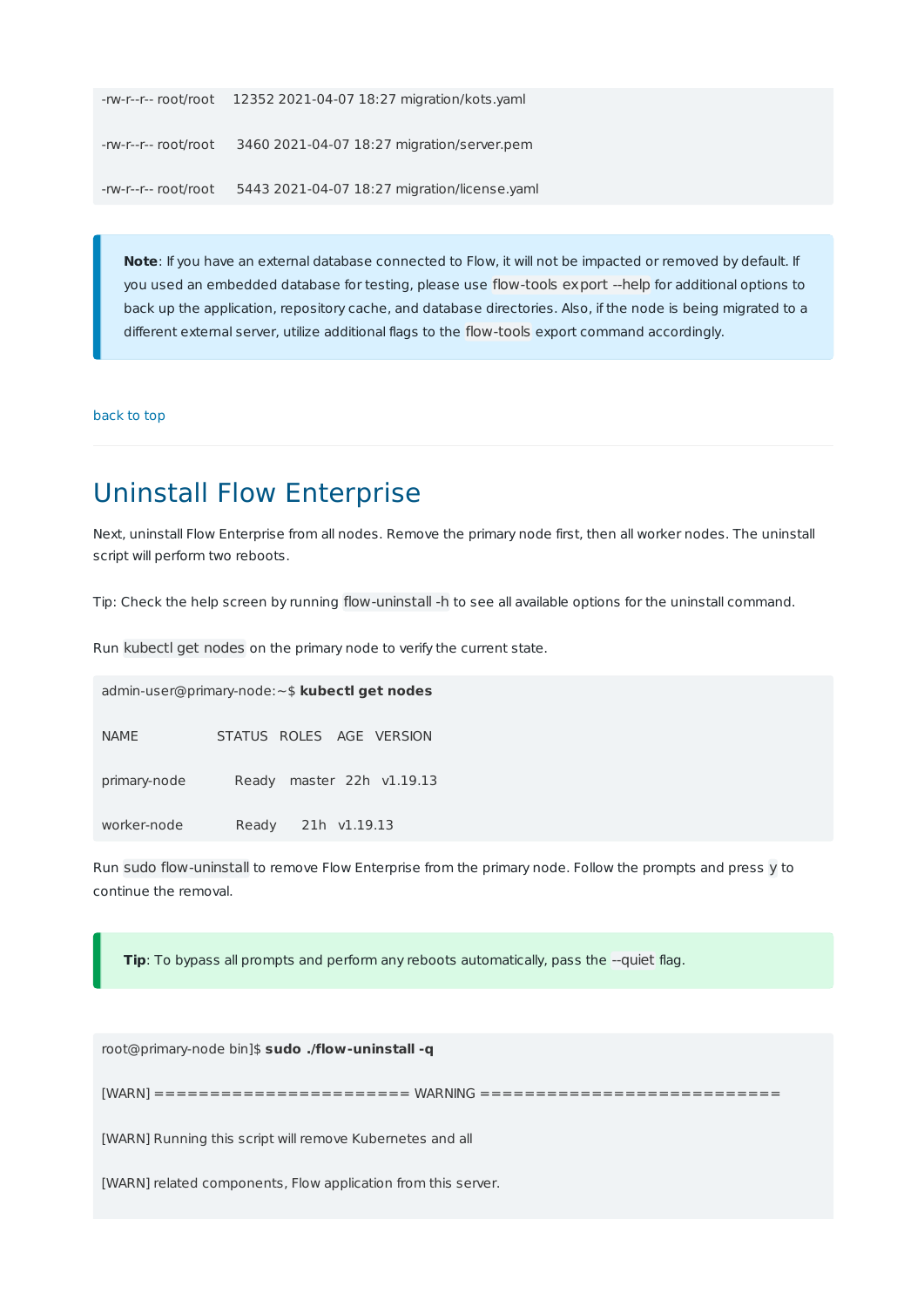[WARN] Worker nodes will be drained and deleted from cluster.

[WARN] Following directory contents will be removed:

[WARN] var/lib/kubelet/var/lib/rook

[WARN] /var/lib/ceph~/.kube/var/lib/docker/opt/flow

[WARN] /opt/replicated/var/lib/weave

[WARN] ===========================================================

[INFO] Primary node detected with 1 worker nodes

[INFO] Checking environment...

[INFO] Archive command (tar): OK

[INFO] HTTP command (curl): OK

[INFO] YAML command (yq): OK

[INFO] KOTS CLI command (kubectl kots): OK

[INFO] Primary node: OK

[INFO] Flow app installed: OK

[INFO] Using yq command: /home/sazzad\_khandakar/flow-enterprise-tools/packages/yq

• Connecting to cluster ✓

The application manifests have been downloaded and saved in /tmp/flow-export-to-kotsZ8d/flow-enterprise

After editing these files, you can upload a new version using

kubectl kots upload --namespace default --slug flow-enterprise /tmp/flow-export-to-kotsZ8d/flow-enterprise

[INFO] Scrubbing config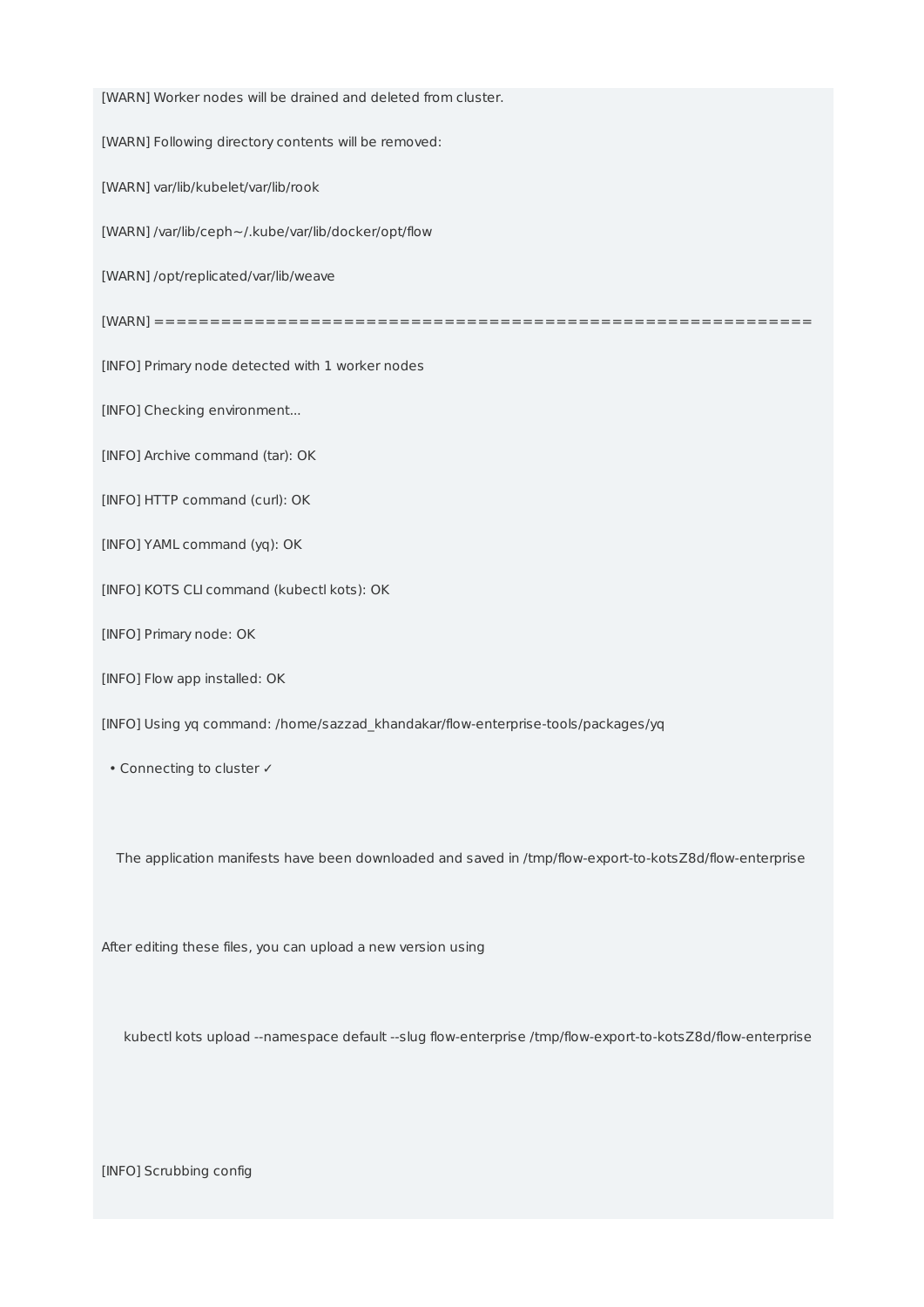[INFO] Processing 6 configuration maps ..

[INFO] Processed configuration maps.

[INFO] Processing Java options values ..

[INFO] Processed Java options values.

[INFO] Processing 8 obsolete settings ..

[INFO] Processed obsolete settings.

[INFO] Processing settings with defaults ..

[INFO] Found 205 keys with a default setting .. removing defaults

[INFO] Removed 205 default settings.

[INFO] Processing empty settings ..

[INFO] Removed 225 empty settings.

[INFO] Exporting config bundle: kots-config-2022-03-21-16-46-09.tar.gz

[INFO] Cleaning up...

[INFO] Draining worker node ..

[INFO] Draining node = worker-node

node/worker-node cordoned

WARNING: ignoring DaemonSet-managed Pods: kube-system/kube-proxy-rhjdm, kube-system/weave-net-xz47z, monitoring/prometheus-node-exporter-2tdc4, projectcontour/envoy-xxnkf, rook-ceph/rook-ceph-agent-lffkm, rook-ceph/rook-discover-zpb9c

evicting pod default/run-unified-deduper-sync-1642780800-tpm44

evicting pod default/flow-integrations-bp-worker-7575d9d9d6-vcbc4

evicting pod default/flow-integrations-pr-worker-787b6b97-gxrfg

evicting pod default/flow-integrations-inc-repo-worker-5744cb64bf-mhz2w

evicting pod default/flow-integrations-schedule-worker-76d766b6c8-fncdp

evicting pod default/flow-integrations-reprocess-worker-55bdf6f8b9-vgkhl

evicting pod default/flow-integrations-integration-lp-worker-c6f986556-gpbng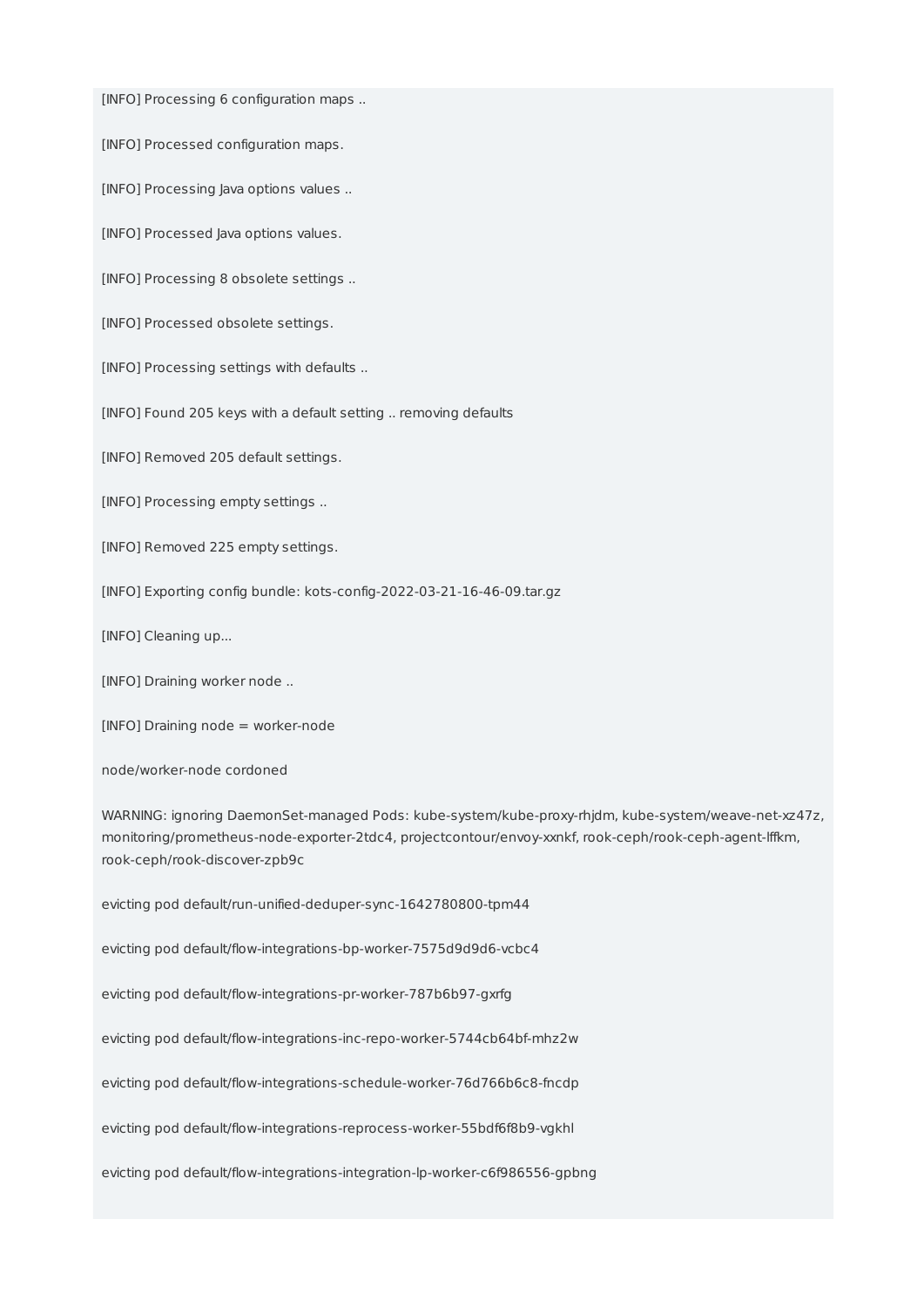evicting pod default/flow-integrations-ticket-worker-6dd89c477c-hth7g

evicting pod default/flow-integrations-misc-queue-worker-84c97b9cf5-rdxj5

evicting pod default/flow-integrations-new-repo-worker-797979d547-t98rb

evicting pod default/flow-work-log-enterprise-7bd9c8789d-k9gfv

evicting pod default/flow-integrations-aod-worker-5d9fd95c9d-fc49x

evicting pod default/run-unified-deduper-sync-1642773600-xbq7q

evicting pod default/flow-commit-reprocess-1642783500-q52wd

pod/flow-commit-reprocess-1642783500-q52wd evicted

pod/run-unified-deduper-sync-1642780800-tpm44 evicted

pod/run-unified-deduper-sync-1642773600-xbq7q evicted

I0121 16:46:11.645116 26071 request.go:645] Throttling request took 1.051446785s, request: GET:https://192.168.20.50:6443/api/v1/namespaces/default/pods/flow-integrations-new-repo-worker-797979d547-t98rb

pod/flow-work-log-enterprise-7bd9c8789d-k9gfv evicted

I0121 16:46:21.845078 26071 request.go:645] Throttling request took 1.265863421s, request: GET:https://192.168.20.50:6443/api/v1/namespaces/default/pods/flow-integrations-pr-worker-787b6b97-gxrfg

I0121 16:46:31.845197 26071 request.go:645] Throttling request took 1.265877369s, request: GET:https://192.168.20.50:6443/api/v1/namespaces/default/pods/flow-integrations-pr-worker-787b6b97-gxrfg

I0121 16:46:42.045150 26071 request.go:645] Throttling request took 1.453749262s, request: GET:https://192.168.20.50:6443/api/v1/namespaces/default/pods/flow-integrations-misc-queue-worker-84c97b9cf5-rdxj5

pod/flow-integrations-new-repo-worker-797979d547-t98rb evicted

pod/flow-integrations-schedule-worker-76d766b6c8-fncdp evicted

pod/flow-integrations-bp-worker-7575d9d9d6-vcbc4 evicted

pod/flow-integrations-reprocess-worker-55bdf6f8b9-vgkhl evicted

pod/flow-integrations-aod-worker-5d9fd95c9d-fc49x evicted

pod/flow-integrations-pr-worker-787b6b97-gxrfg evicted

I0121 16:46:52.045082 26071 request.go:645] Throttling request took 1.453770122s, request: GET:https://192.168.20.50:6443/api/v1/namespaces/default/pods/flow-integrations-misc-queue-worker-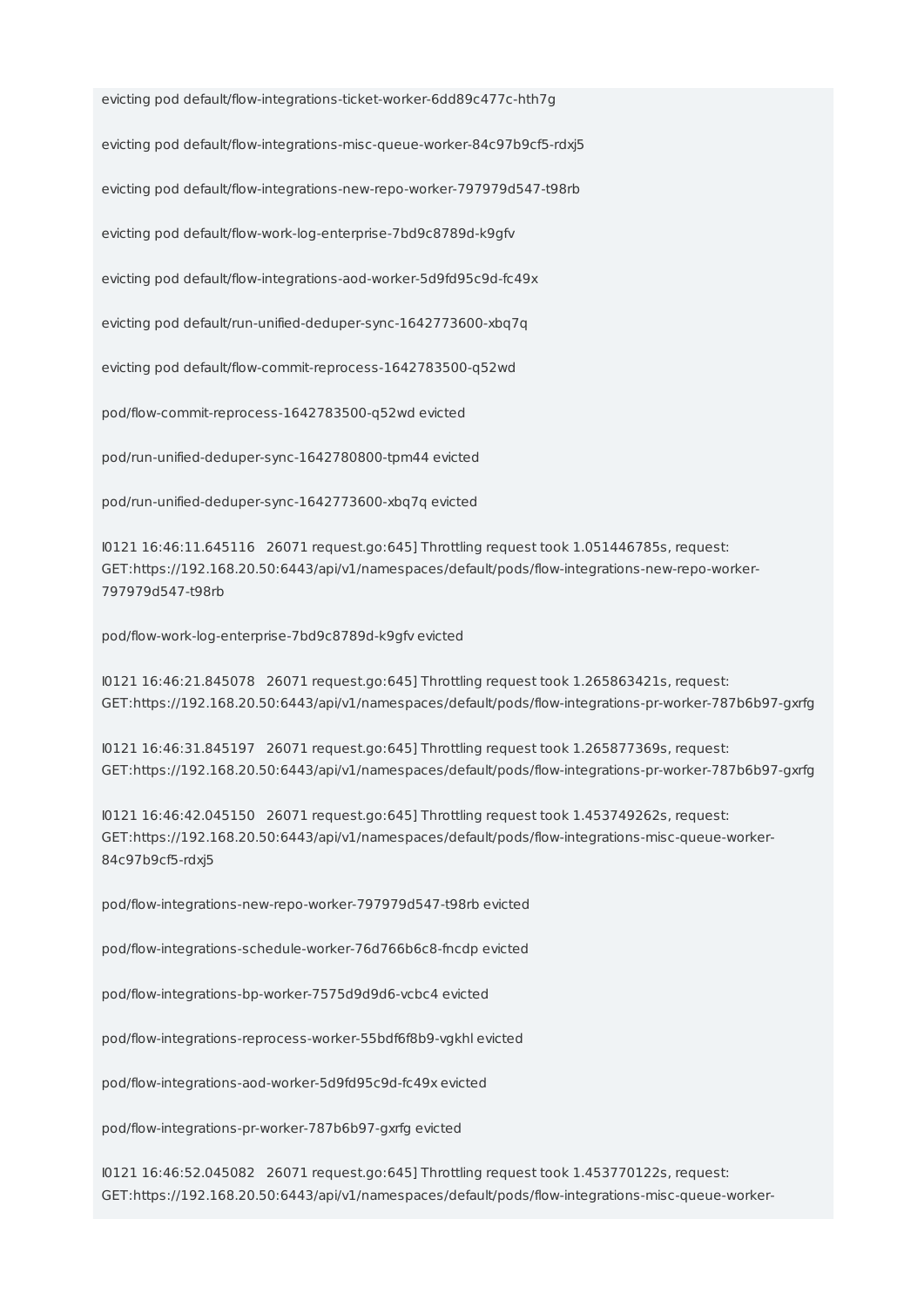#### 84c97b9cf5-rdxj5

pod/flow-integrations-misc-queue-worker-84c97b9cf5-rdxj5 evicted pod/flow-integrations-integration-lp-worker-c6f986556-gpbng evicted pod/flow-integrations-inc-repo-worker-5744cb64bf-mhz2w evicted pod/flow-integrations-ticket-worker-6dd89c477c-hth7g evicted node/worker-node evicted Nodes left  $= 0$ [INFO] Deleting worker node .. node "worker-node" deleted [INFO] Scaling down flow .. deployment.apps/flow-frontend scaled deployment.apps/flow-integrations-aod-worker scaled deployment.apps/flow-integrations-bp-worker scaled deployment.apps/flow-integrations-inc-repo-worker scaled deployment.apps/flow-integrations-integration-lp-worker scaled deployment.apps/flow-integrations-misc-queue-worker scaled deployment.apps/flow-integrations-new-repo-worker scaled deployment.apps/flow-integrations-pr-worker scaled deployment.apps/flow-integrations-reprocess-worker scaled deployment.apps/flow-integrations-schedule-worker scaled deployment.apps/flow-integrations-ticket-worker scaled deployment.apps/flow-prj-wkr scaled deployment.apps/flow-proxy scaled deployment.apps/flow-scheduler scaled deployment.apps/flow-syslog scaled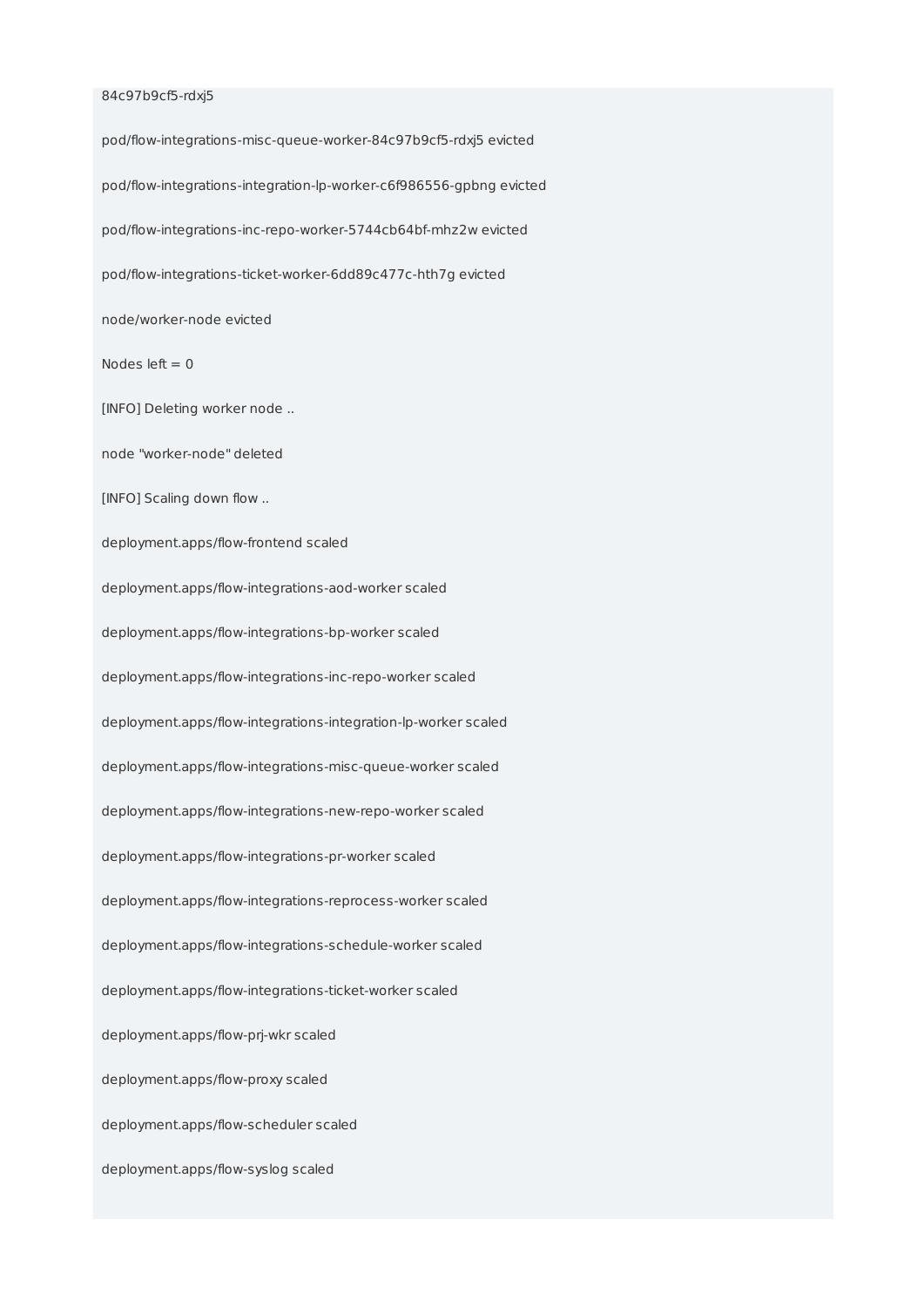deployment.apps/flow-work-log-enterprise scaled statefulset.apps/flow-db scaled statefulset.apps/flow-redis-master scaled cronjob.batch "flow-commit-reprocess" deleted Pods left  $= 0$  [|] [INFO] Disabling Services [INFO] Stopping kubelet service .. Removed /etc/systemd/system/multi-user.target.wants/kubelet.service. [INFO] Stopping and disabling Docker .. Failed to stop docker.service: Unit docker.service not loaded. [INFO] Stopping containerd service .. Removed /etc/systemd/system/multi-user.target.wants/containerd.service. [INFO] Issuing a hard reset/reboot. Re-run this script after server comes back up to continue. Connection to primary-node.mydomain.com closed by remote host. Connection to primary-node.mydomain.com closed. ... server reboots here ... Log in to the server again and rerun the flow-uninstall script. There is no need to provide any flags to the uninstall command because the tool preserves the initial flags that were passed to it. [root@primary-node ~]\$ **cd flow-enterprise-tools/bin**

[root@primary-node bin]\$ **sudo ./flow-uninstall**

[INFO] Continuing uninstall of Flow ..

[INFO] Services stopped, continuing cleanup ..

[INFO] Removing K8s packages ..

[INFO] Removing package kubeadm .. not found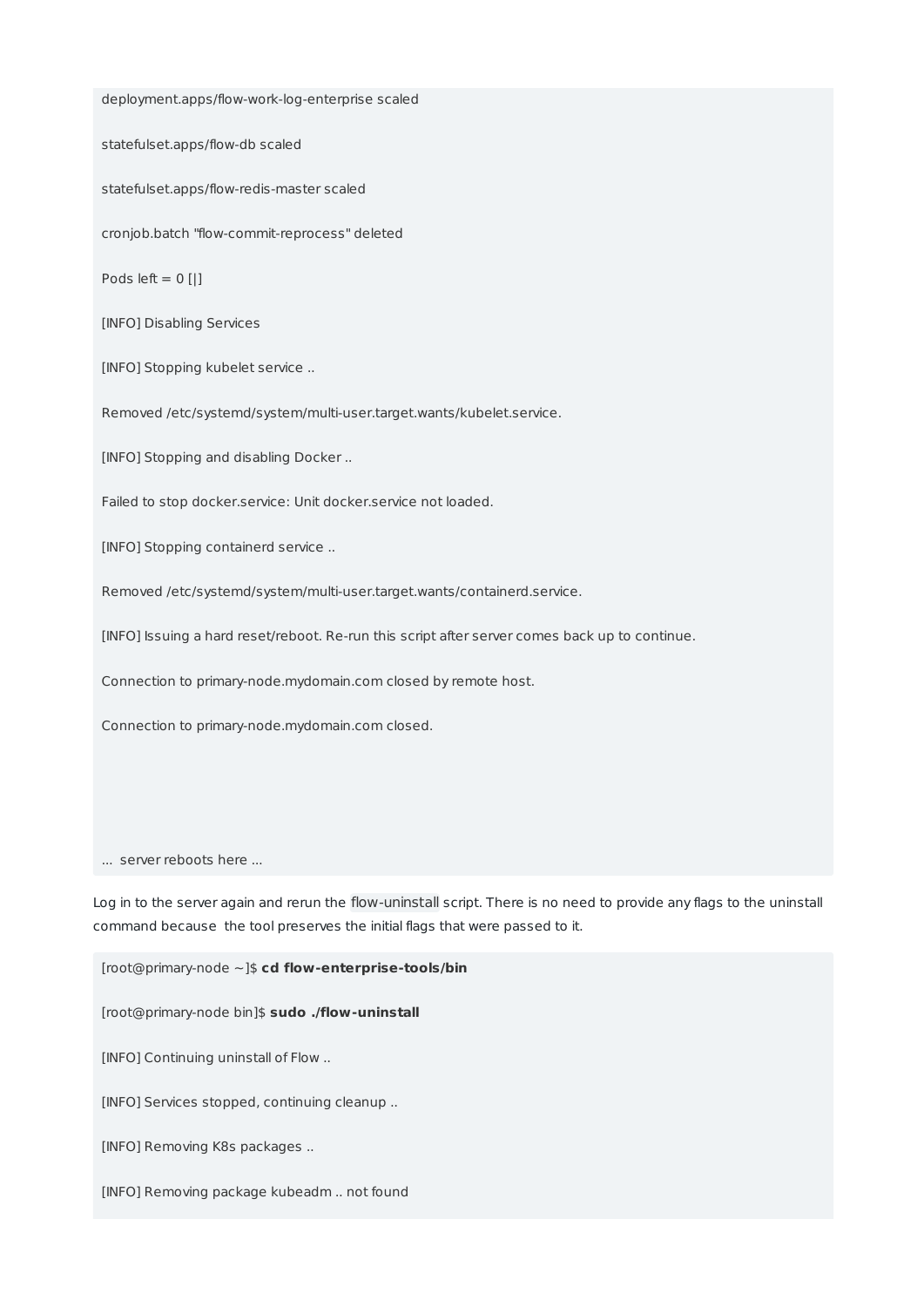[INFO] Removing package kubectl .. removed [INFO] Removing package kubelet .. removed [INFO] Removing package kubernetes-cni .. removed [INFO] Removing container runtime packages .. [INFO] Removing package docker-engine .. not installed [INFO] Removing package docker .. not installed [INFO] Removing package docker.io .. not installed [INFO] Removing package docker-ce .. not installed [INFO] Removing package docker-ce-cli .. not installed [INFO] Removing package containerd .. not installed [INFO] Removing package containerd.io .. removed [INFO] Cleaning up mounts .. [INFO] Cleaning up folders .. [INFO] Removing kubernetes components .. [INFO] Removing kubernetes config dir .. [INFO] Removing rook lib dir .. [INFO] Removing kubelet lib dir .. [INFO] Removing replicated dir .. [INFO] Removing weave lib dir .. [INFO] Removing etcd lib dir .. [INFO] Removing docker components .. [INFO] Removing pod logs .. [INFO] Removing pods logs dir .. [INFO] Removing containers logs dir .. [INFO] Removing containerd components ..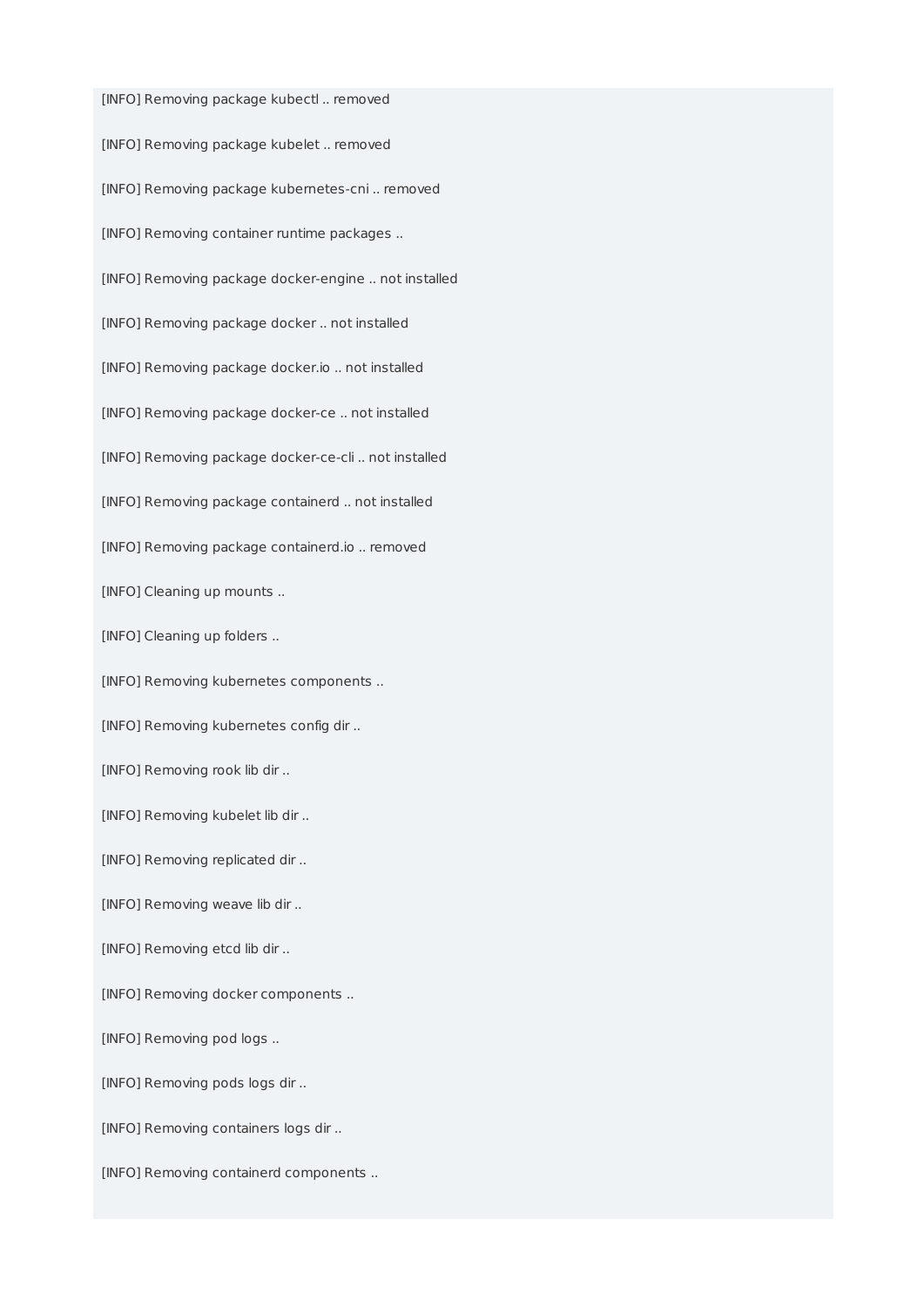[INFO] Removing containerd opt dir ..

[INFO] Removing containerd lib dir ..

[INFO] Removing CNI components ..

[INFO] Removing cni lib dir ..

[INFO] Removing cni config dir ..

[INFO] Removing cni opt dir ..

[INFO] Removing Flow components ..

[INFO] Removing Flow logs dir ..

[INFO] Removing kubeconfig ..

[INFO] Removing root's .kube ..

[INFO] Removing kurl cache ..

[INFO] Removing kurl lib dir ..

[INFO] Removing kubeadm binary ..

[INFO] Syncing filesystem ..

[INFO] Resetting IPTABLES ..

[INFO] ceph raw disks detected..

[INFO] Removing /dev/mapper links of raw disk /dev/mapper/ceph--7a982bbc--8adc--4119--a87a- e436b68da377-osd--data--1a0a0ea6--5ec2--4920--8682--719eb7cab8ce

[INFO] Resetting MBR of raw disk /dev/nvme1n1

Creating new GPT entries.

GPT data structures destroyed! You may now partition the disk using fdisk or other utilities.

[INFO] Removing uninstallation files ..

[INFO] Flow uninstall has been completed.

[INFO] Executing a graceful reboot.

Connection to primary-node.mydomain.com closed by remote host.

Connection to primary-node.mydomain.com closed.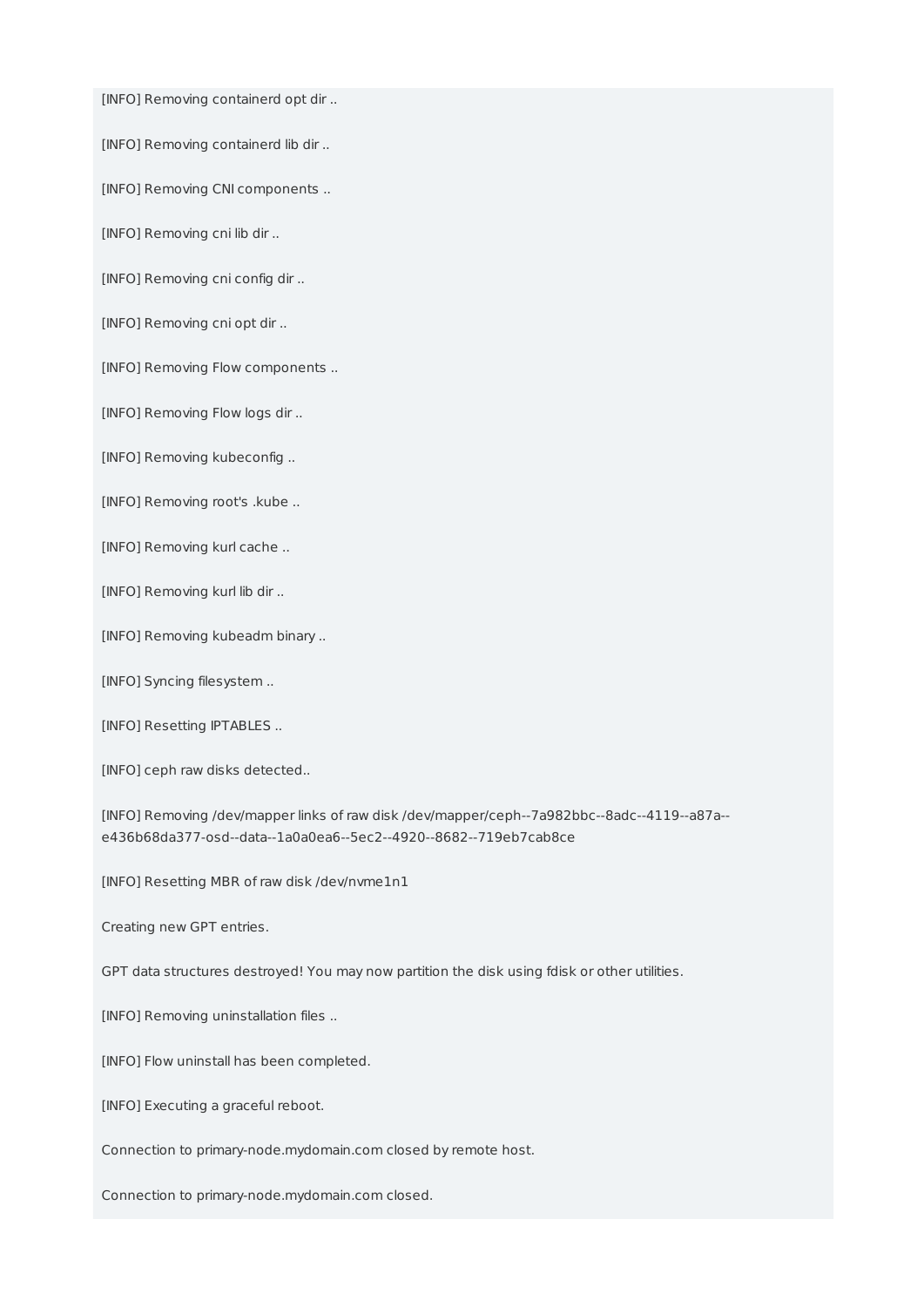... Server reboots here a second time ...

Note that the existing configuration was saved in this example to a file named kots-config-2022-03-21-16-46- 09.tar.gz.

This completes the process of uninstalling Flow on the primary node.

For each worker node, follow the exact same steps as described above, including rebooting the server.

back to top

### Reinstall Flow Enterprise

Now we are ready to reinstall Flow Enterprise 2022.1.2.

When you ran flow-uninstall, a configuration export file was created. In the above example, the file was called kotsconfig-2022-03-21-16-46-09.tar.gz. Pass this file to the flow-tools install command to automate the upgrade processes. The command may look like sudo ./flow-tools install -C kots-config-2022-03-21-16-46-09.tar.gz -d xvdb. In this example, a raw device with the name xvdb is being used. For airgapped installations, the command will look like sudo ./flow-tools install -a --airgap-app-bundle flow-enterprise-2022.1.2.airgap -C kots-config-2022-03-21-16-46-09.tar.gz -d xvdb.

**Note**: Use other parameters like --tls-cert, --tls-key, --license-file, --config-values to override parts of your configuration bundle if you need to change them when you upgrade. This is useful if you have any expired items from an export of an older version.

[root@primary-node bin]\$ **sudo ./flow-tools install -C kots-config-2022-03-21-16-46-09.tar.gz -d xvdb**

[INFO] Extracting kots config bundle...

[INFO] Processing map: postgres\_dbhost=frontend\_postgres\_dbhost

[INFO] postgres\_dbhost does not exist

[INFO] Processing map: postgres\_dbport=frontend\_postgres\_dbport

[INFO] postgres\_dbport does not exist

[INFO] Processing map: postgres\_dbpass=frontend\_postgres\_dbpass

[INFO] postgres\_dbpass does not exist

[INFO] Processing map: postgres\_dbuser=frontend\_postgres\_dbuser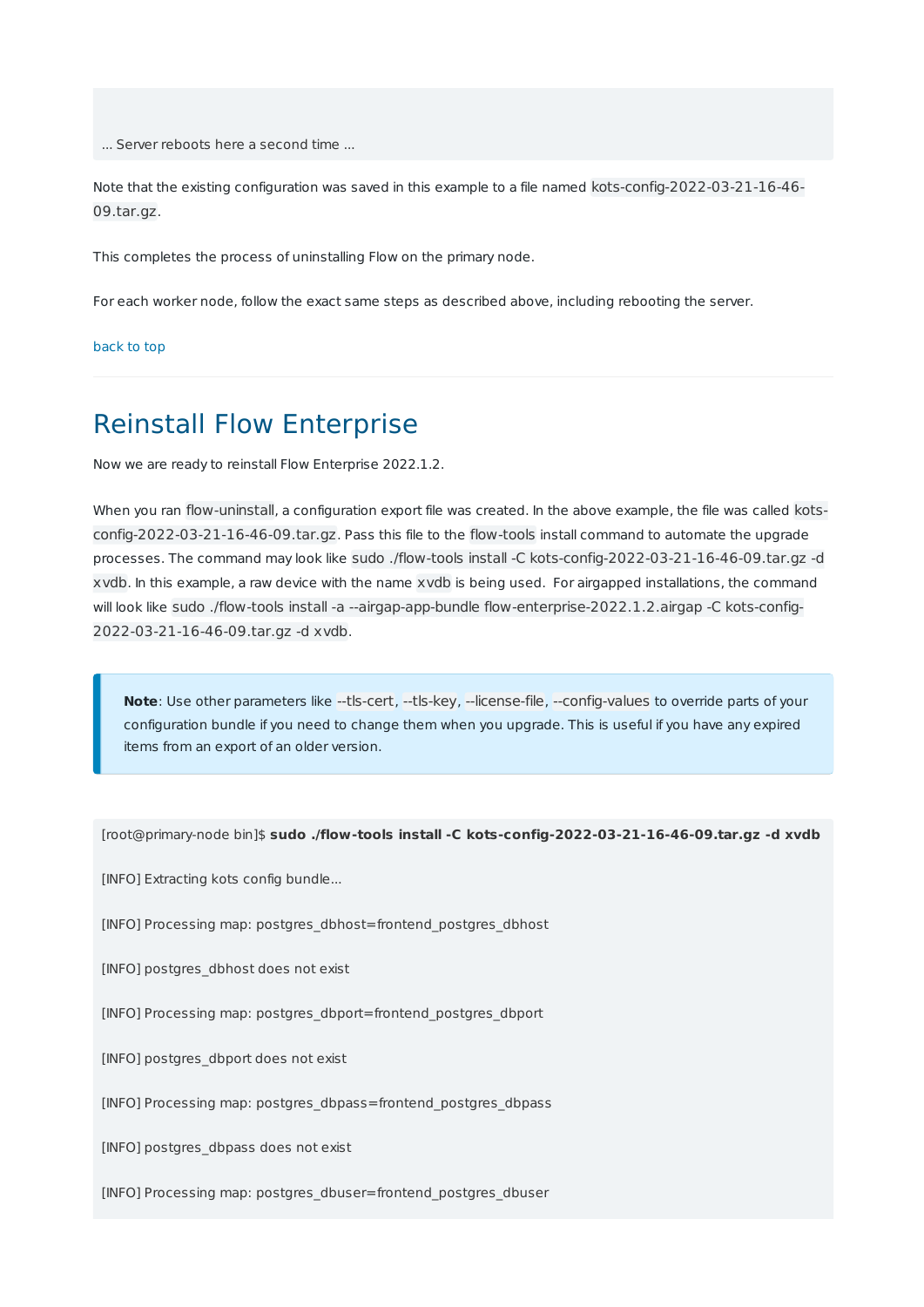[INFO] postgres\_dbuser does not exist

[INFO] Processing map: postgres\_dbname=frontend\_postgres\_dbname

[INFO] postgres\_dbname does not exist

[INFO] Processing map: database\_config\_hash=frontend\_database\_config\_hash

[INFO] database\_config\_hash does not exist

[INFO] Processing Java options values ..

[INFO] Verifying installation environment...

[INFO] HTTP command (curl): OK

[INFO] Archive command (tar): OK

[INFO] Swarm does not exist: OK

[INFO] No existing ceph raw disks detected

[INFO] Installation type is : NEW

[INFO] Validating block storage device filter...

Device match: /dev/xvdb

Device size: 150G

Device status: valid

[INFO] Total valid block storage: 150G

[INFO] Block storage: OK

[INFO] Adding patch to use raw ceph block devices for installation

[INFO] Installing KOTS application

[INFO] Saving environment

[INFO] Fetching kurl.sh installation script from: https://k8s.kurl.sh/flow-enterprise-stable

[INFO] Fetching join script from: https://k8s.kurl.sh/flow-enterprise-stable/join.sh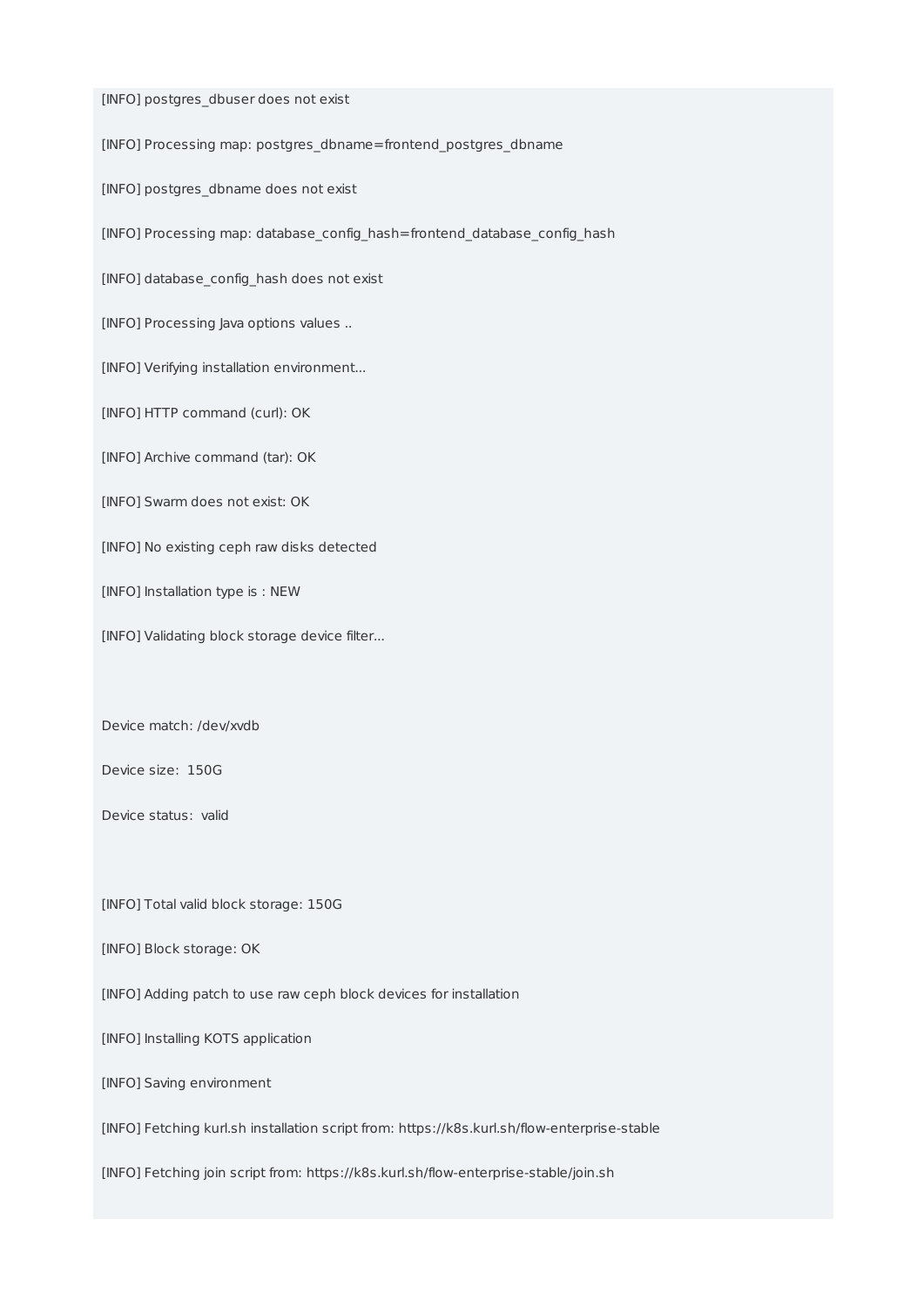Installation

...

...

...

Complete ✔

The UIs of Prometheus, Grafana and Alertmanager have been exposed on NodePorts 30900, 30902 and 30903 respectively.

To access Grafana use the generated user:password of admin:ZE59u4y5L .

Kotsadm: http://192.168.1.10:8800

Login with password (will not be shown again): tDi609nor

To access the cluster with kubectl, reload your shell:

bash -l

[INFO] Loading environment

[INFO] Existing ceph disk found : /dev/xvdb

Kubernetes connection credentials for worker node. Expires in 24 hours

Kubernetes Connection String : kubernetes-master-address=192.168.1.10:6443 kubeadmtoken=nu06qf.on2mtmtjoaslr5mx kubeadm-token-cahash=sha256:60f3199213db1d45e25613e9464a33d7753db116929766eb11c17e109d4f4805 kubernetesversion=1.19.13 docker-registry-ip=10.96.2.32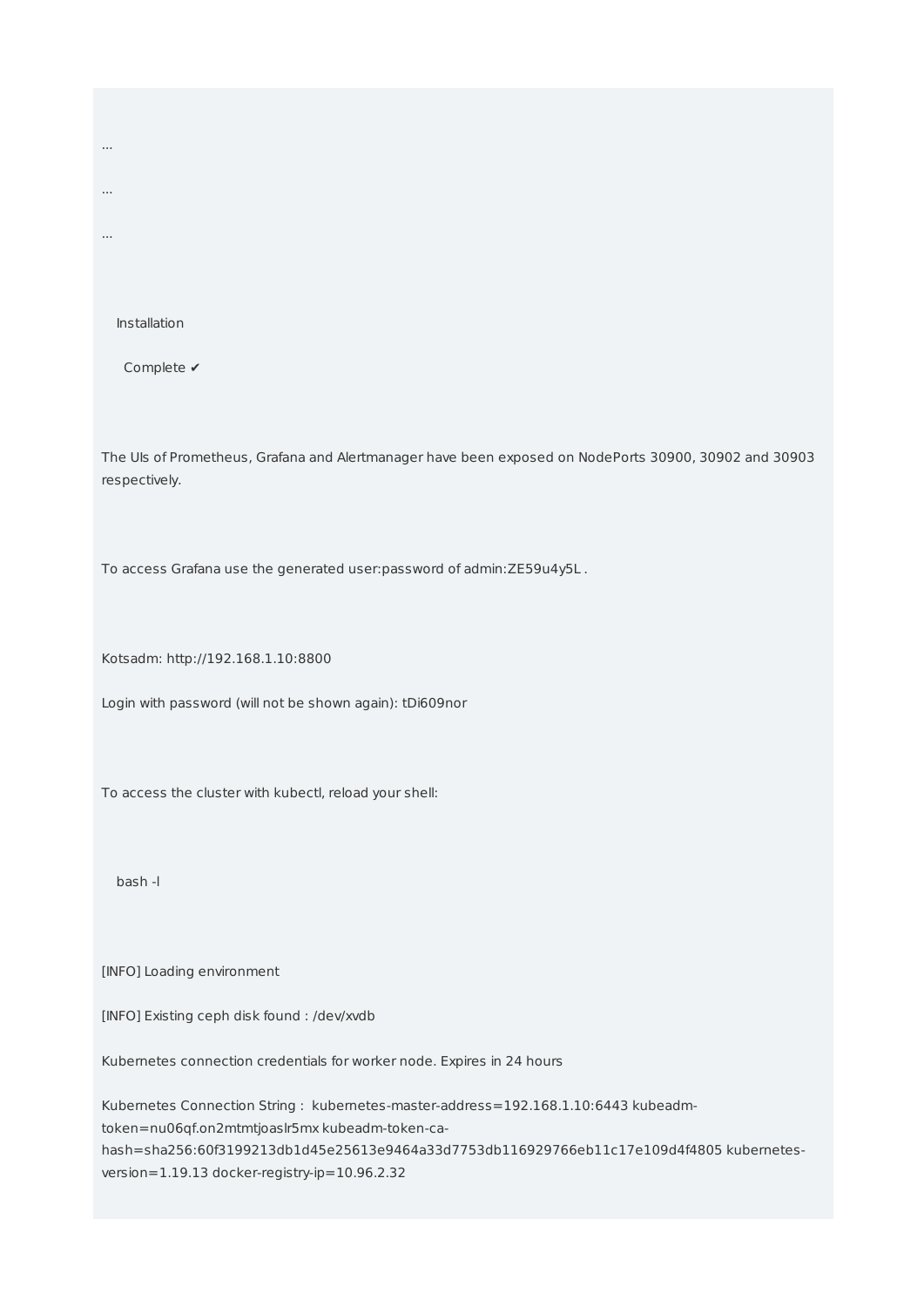You may add additional command line options to the flow-tools join command.

Run ./flow-tools join --help for all available flags and options like [ -a|-f|-k|-n|--proxy ] etc.

Node join command for this cluster is below:

sudo ./flow-tools join --channel stable kubernetes-master-address=172.31.40.69:6443 kubeadmtoken=nu06qf.on2mtmtjoaslr5mx kubeadm-token-cahash=sha256:60f3199213db1d45e25613e9464a33d7753db116929766eb11c17e109d4f4805 kubernetesversion=1.19.13 docker-registry-ip=10.96.2.32

node/primary-node.mydomain.com labeled

[INFO] Primary node has been labelled with

gui=true

worker=true

If adding an additional node, please run the following,

after adding a worker node:

kubectl label nodes worker- --selector='node-role.kubernetes.io/master'

kubectl label nodes worker= --selector='!node-role.kubernetes.io/master'

 $[$ 

• Reset the admin console password for default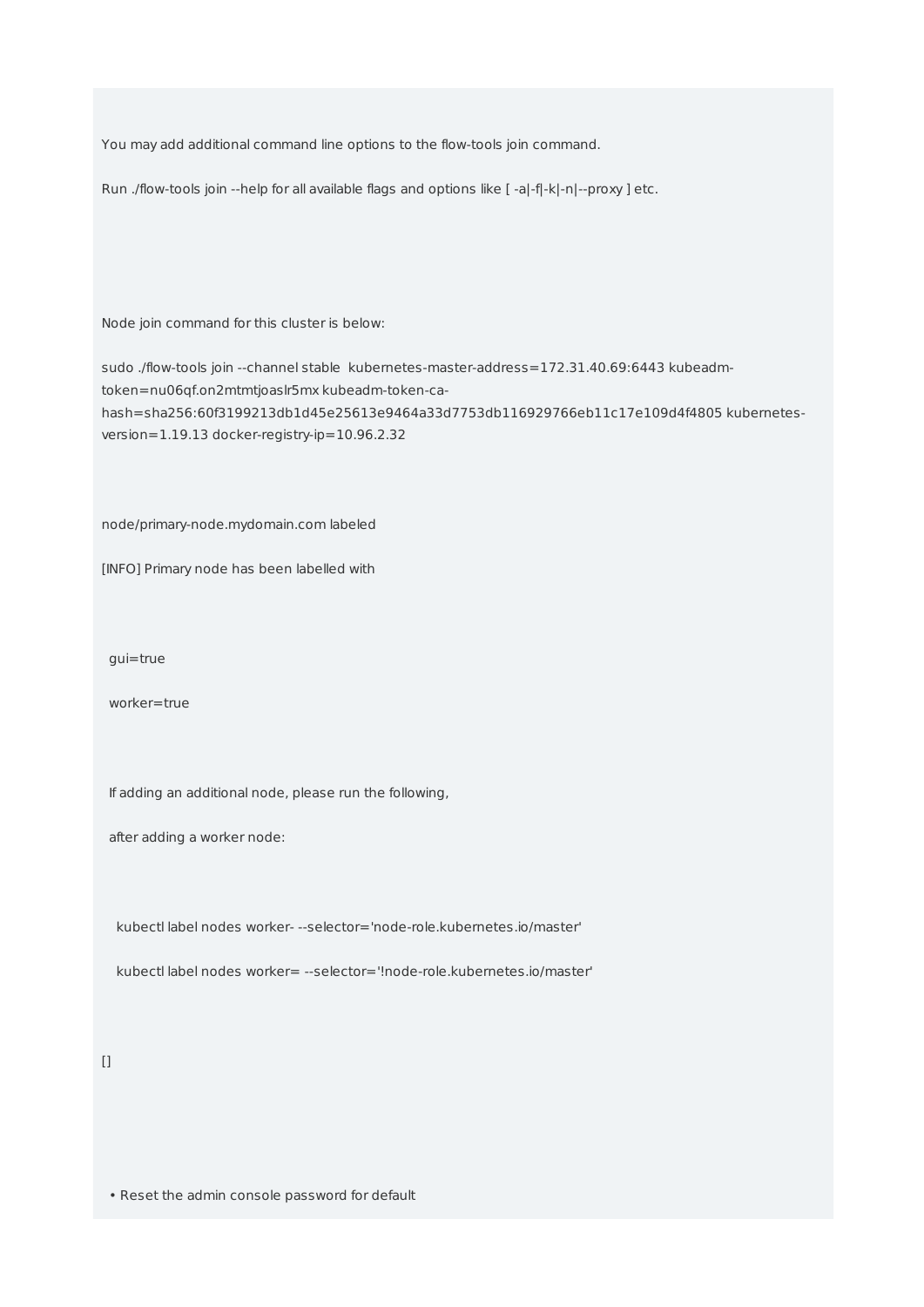Enter a new password to be used for the Admin Console: •••••••••

• The admin console password has been reset

[INFO] Extracting any app and db backups found...

[INFO] Installing app...

/bin/kubectl kots install flow-enterprise/stable --namespace default --kotsadm-namespace default --name flowenterprise --skip-preflights --wait-duration 5m --license-file /tmp/flow-tools1CO/config/migration/license.yaml - config-values /tmp/flow-tools1CO/config/migration/kots.yaml

• Deploying Admin Console

• Waiting for Admin Console to be ready ✓

• Done

[INFO] Configuring TLS for host: primary-node.mydomain.com

secret/kotsadm-tls annotated

pod "kurl-proxy-kotsadm-5f6bcb4dcd-xcn6x" deleted

[INFO] Setting up kubectl command for current user

[INFO] Processing home directory: /home/root

[INFO] Setting up kube-config for user: root

Now Flow is fully upgraded on the primary node. For the other nodes in the cluster, follow the steps for joining a node to the cluster (https://help.pluralsight.com/help/adding-a-new-node) and add them to this cluster. Once the nodes are fully joined and all pods are running, log in to Flow Enterprise using the URL you used to access Flow before upgrading.

### Additional configurations after upgrading Flow